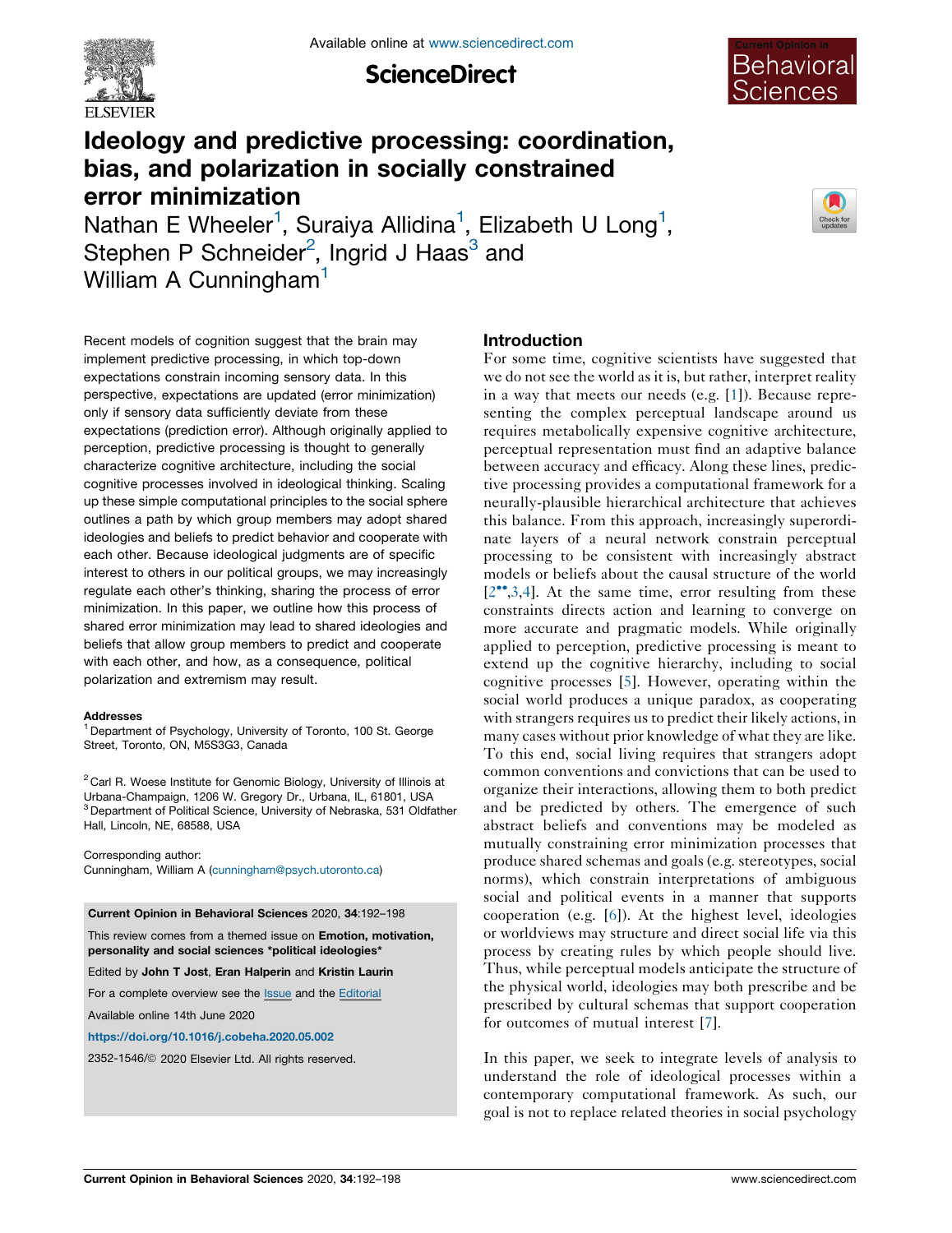that inform ideological reasoning (and bias)  $[8-10,11]$ , [12](#page-5-0),[13](#page-5-0)]; rather, we attempt to situate principles of these theories within a computational framework. Specifically, we focus on articulating how the same data-reducing cognitive architecture that directs low-level perception and motor actions may be scaled up to describe ideological reasoning and bias. Along these lines, we outline how extant work in the field may be integrated into an understanding of ideology and ideological bias as a product of shared minimization of prediction errors. To this end, we first review how error minimization constrains learning of causal models of the physical world that structure and direct perception and action. Second, we examine how this error minimization may extend to the sociocognitive domain to develop and update ideologies, or higherorder models of the sociopolitical world, which structure and direct social life. In particular, we discuss how, by these computations alone, social error minimization may lead to shared ideologies and beliefs and allow group members to predict and cooperate with each other. Further, we explore how perceptual biases that are a byproduct of these cognitive heuristics may similarly extend to the sociocognitive domain, leading to ideological bias, polarization, and extremism.

## Basics of predictive processing and active inference

Before bridging levels of analysis to apply principles of the predictive processing framework to understanding ideological thought, we first review the basic mechanisms of this framework. Central to the predictive processing framework is the idea that perception is the integration of top-down expectations and bottom-up sensory data repre-senting violations of those expectations [\[3](#page-4-0),[14\]](#page-5-0). Specifically, this framework suggests that perception and action rely on hierarchically organized neural systems with reciprocal connections between each layer of the network. Higher layers of the network provide increasingly general models that predict incoming sensory data in lower layers. Lower layers in turn send feedback to higher levels about how well the predictions match the input, only propagating up sensory information that fails to be predicted by top-down expectations [[15\]](#page-5-0). From this perspective, the brain is constantly predicting the incoming flow of sensory data, forming expectations of what the perceiver should observe in the world. These predictions form the crux of what we see, unless the incoming sensory information provides sufficiently reliable error signals indicating that the predictions are inaccurate. If the sensory signals provide enough reliable prediction errors, these error signals will propagate up the hierarchy to affect what we perceive. Critically, this will only happen if alternate theories that explain the surprising sensory data can be formed, even if the perceiver did not originally expect these theories to be true  $[2^{\bullet\bullet}]$ . Stated simply, unless there is sufficient evidence that what we expected to be true is not actually true, we experience the world as in line with the predictions of our internal model. The relative weighting of these prediction errors is governed by their precision, or

uncertainty [[5\]](#page-5-0). Sensory prediction errors with greater precision (less uncertainty) are given higher weight, and are thus more likely to influence the resulting percept. Signals with lower precision are instead down weighted, and in these instances, expectations are more likely to drive perception. Importantly, precision is not simply an objective measure of the reliability of sensory data, but may be affected by individual differences, contexts, or motivational factors such as one's confidence in the attainability of relevant goals [\[16–21](#page-5-0)].

Within the predictive processing framework, through these bidirectional connections between neural layers, cognitive systems are driven to minimize free energy, conceptualized as the global mismatch between internal representations of the world and the actual sensory data received from the world, such that we adopt representations that most reliably align with sensory data we receive  $[2^{\bullet\bullet}, 22]$ . Thus, low free energy within the system suggests that the top-down expectations provide a good match to the bottom-up sensory information, whereas high free energy likely indicates that expectations are failing to accurately predict the sensory data. Critically, however, the system aims to minimize prediction errors over the long-term and not just in any one situation: while drastically changing one's world model to account for surprising information might decrease prediction errors within the current context, this would result in a sharp increase in prediction errors in other contexts, and thus an undesirable increase in overall free energy. Prediction error minimization therefore needs to be understood as a global process that aims to keep the abstract whole of the generative model consistent in spite of environmental fluctuations. For this reason, incoming prediction errors rarely propagate all the way to the top of the hierarchy and are instead accommodated at lower levels of the model. If a model specifies some set of expectations about the world, violation to a small subset of those expectations will not result in a revision of the entire model — they will more often be accommodated by more moderate revision of more intermediate rungs of the hierarchy or be ignored completely (e.g. [\[23](#page-5-0)]). For example, deformations in the physical features of an object (e.g. painting an apple gold) will not immediately lead to updating one's representation of the object's identity (e.g. 'This is a gold apple'). This property of generative models becomes especially relevant when dealing with extremely abstract, comprehensive models such as ideologies.

In addition to the relatively passive process of updating perceptual models to reflect the underlying structure of the world, agents also have the option of changing the environment to reflect their perceptual models. Active inference, an extension of the predictive processing framework, accounts for this by suggesting that in addition to perceptual inference, error is further reduced through action, specifically through inferring (and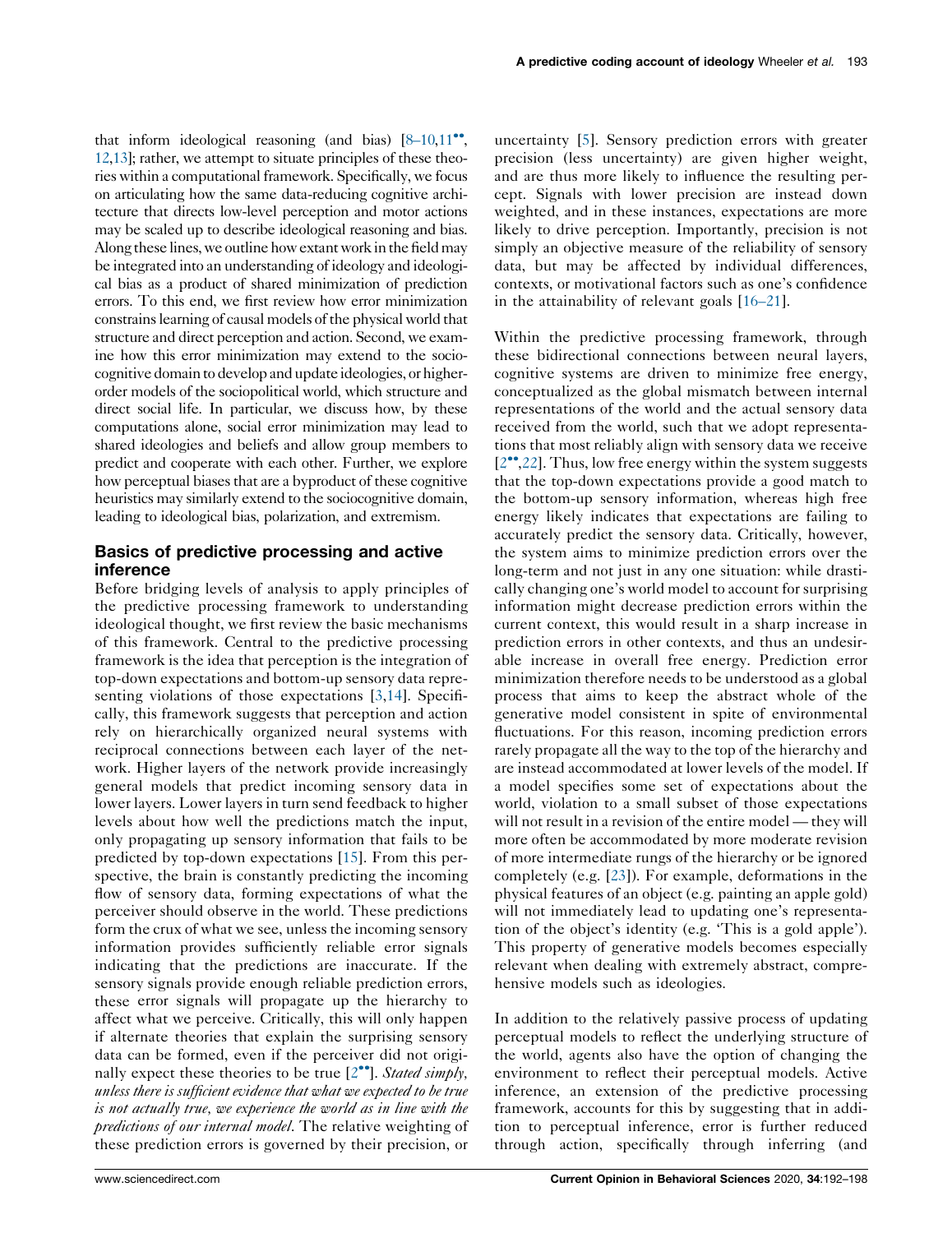applying) actions that selectively sample the environment to produce information that matches our expectations [\[24](#page-5-0)]. This can be as simple as orienting attention toward (or away from) environmental (ir)regularities to selectively approach (or avoid) situations and experiences that are expected to (mis)match one's expectations [\[25](#page-5-0)]. Actions that reduce error in this way have the function of structuring the environment to be more predictable under the current model, reducing the demand on perceptual models to accommodate errors that the agent does not need to learn. Along these lines, perception and action work together such that we actively alter our environment to better match our present expectations (and meet our goals) at the same time as we learn how the world resists our attempts to reduce error in our present beliefs. In this way, error minimization that includes active inference is not driven solely by accuracy motives, but by pragmatic concerns [[26,27](#page-5-0)]. Specifically, within active inference, we represent the world according to a model that minimizes prediction error not just through its accuracy to the world, but through its ability to facilitate actions that make the world predictable (and produce desirable outcomes).

In summary, because higher-level predictions constrain lower-level sensory processing, perceivers see the world according to how well it fits with their existing model of reality (e.g. [\[28](#page-5-0)]). Specifically, sensory information from lower levels of the hierarchy is only propagated upwards if it fails to be explained by top-down expectations from higher-level models, which then learn from these errors to update predictions for the future. In essence, this provides a processing advantage by leveraging the forest to see the trees  $[2^{\bullet\bullet}, 29]$ . Critically, *under this perceptual model*, we do not see the world as it is, but rather the world that most makes sense of our sensory experiences in a way that most accurately predicts and pragmatically directs our future experiences. For this reason, such a global error minimization may lead to perceptual illusions or blindspots in which error in processing any single feature will be ignored if doing so makes the most sense of the percept as a whole. Thus, through these bidirectional connections between hierarchically organized neural layers, cognitive systems can dynamically learn about, predict, and structure the physical environment.

## Ideology in predictive processing and active inference

To the extent that motivated behavior can be described through the principle of global error minimization, coordinated social living presents a challenge. On its own, the formation of cooperative and often complex groups is a major way in which humans construct more predictable environments for ourselves, bringing the inherent precarity of the natural world more and more into our control [\[30](#page-5-0)<sup>••</sup>]. However, successful cooperation requires that group members accurately predict each other's behaviors, and people are themselves complex entities with their

own potentially hidden motivations, goals, and desires. To solve this computational challenge, political systems may have arisen to restrict the possibility space of group living through a shared understanding of duties, rights, and responsibilities [[31,32](#page-5-0)]. These systems not only dictate our expectations for social life and human behavior, but also allow the group to work from a shared set of assumptions about what beliefs and behaviors are acceptable and valued. In predictive processing terms, ideology is the hierarchical generative model specifying a set of predictions about the world and other people that facilitates group cooperation when shared with other members of the group. Although any particular set of rules and regulations may be arbitrary, and different groups of people can choose to set these rules in different ways, having a shared system that all members of a group adhere to reduces the variance in group members' thoughts and behaviors, rendering the social world more predictable [see Ref. [33](#page-5-0) ].In doing so, ideologies have likely provided the social minimization of free energy that has allowed for group living.

While shared free energy minimization may function to constrain individuals' behavior to facilitate group-based cooperation, the processes involved in developing this consensus may also lead to polarization and extremism [\[1](#page-4-0)]. In particular, ideologies can bias the way people see the world, shaping their interpretations of relevant information such that two individuals with differing ideologies may draw opposite conclusions from the same data. People are likely to interpret such information as consistent with their ideologies, discounting disconfirming evidence in favor of reaffirming their existing beliefs[[34–40](#page-5-0)].

Within a predictive processing perspective, these findings that initially come across as willful ignorance may follow directly from the way in which the brain optimizes the process of integrating expectation with sensation. Because ideologies function assets of shared expectations that constrain the processing of sensory information, principles of predictive processing can be leveraged to understand why people do not update their ideological beliefs when faced with disconfirming information. First, predictive processing suggests that error alone does not guarantee that predictions will be updated. Rather, error must be sufficiently reliable and must present a sufficiently large deviation from prior beliefs to be incorporated into the model [\[5](#page-5-0)]. Failing this, expectations will dominate one's experience of the world, essentially rendering one blind to disconfirming evidence. Thus, someone may be presented with a great deal of disconfirming evidence that appears highly reliable to an outsider, but may nevertheless deem it unreliable due to its source [\[41\]](#page-5-0) (e.g. a climate change denier ascribes low reliability to information from climate scientists, since they do not trust mainstream science). Along these lines, differential access to reliable information has been shown to account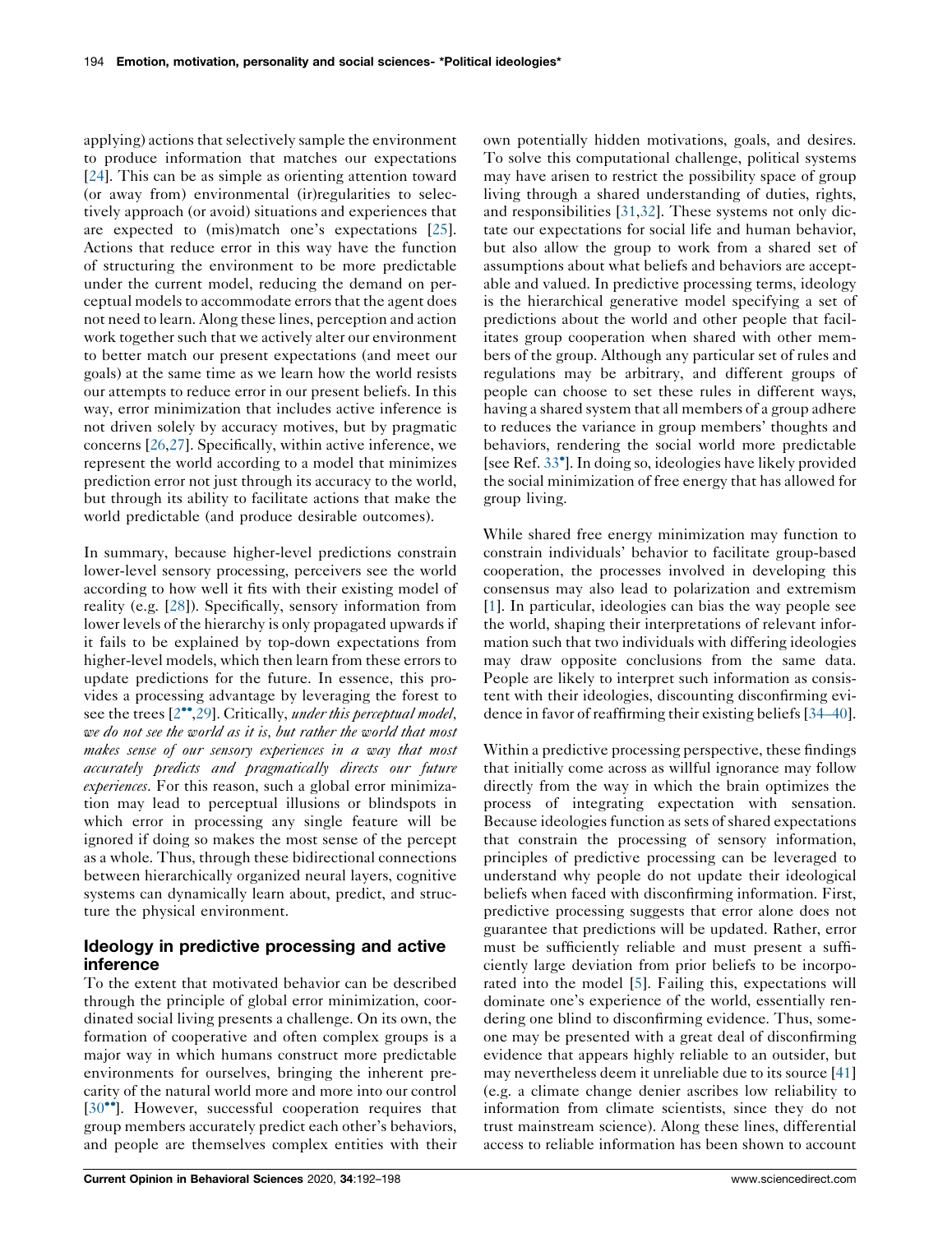for apparent biases (e.g. overconfidence, [\[42](#page-5-0),[43](#page-5-0)]). Second, even in cases where there is sufficient reliable disconfirming evidence, recall that error must be minimized globally, across the entire system. In some cases, it may be better to allow for persistent prediction error in one domain in order to protect the rest of the model from significant disruption [[44,45](#page-5-0)]. This is particularly complicated in the domain of ideological thought by the shared nature of ideology: in order to maintain the error-minimizing benefits of a shared narrative, individuals may need to sacrifice the accuracy of their beliefs in one domain in order to function harmoniously within the group's narrative  $[11$ <sup>\*</sup>,[33](#page-5-0)<sup>\*</sup>,[37,46](#page-5-0),[47\]](#page-6-0).

If updating lower-level beliefs about ideologically relevant domains is rare, global ideological change is even rarer [[48\]](#page-6-0). This can be partly understood as a logical consequence of the mechanisms described above, as it is difficult to accumulate enough evidence against any of the beliefs comprising one's ideology. Moreover, because generative models are hierarchical and ideologies are superordinate within that hierarchy, errors generally do not get propagated far enough up the hierarchy to result in a total revision of the ideology, as they may be better accounted for earlier on. In other words, local belief change may be sufficient for accommodating error without the need to revise the entire belief system (e.g. it is sufficient for a climate change denier to infer that climate scientists are untrustworthy, rather than updating their ideology as a whole). Additionally, because error must be minimized globally throughout the entire model, the extent to which an ideological model can be revised is kept in check by the need to avoid producing more error in domains where the ideology is relevant. Ideologies (e.g. social dominance orientation [[49\]](#page-6-0)) constrain expectations across a large number of experiential domains (e.g. the hierarchical structure of the family, the workplace, and society as a whole), so although error within a single domain may be reduced by adopting an entirely different ideology, doing so would disrupt the rest of the system and render chaotic all of the domains previously kept predictable by one's ideology. For these reasons, this framework makes the prediction that people will rarely make significant updates to their ideologies unless provided with a viable alternative that will minimize error as well as or better than the one they had before.

In the examples above, we have discussed how predictive processing mechanisms can contribute to biases in how people encode ideological information. Yet as noted previously, people can also minimize free energy through mechanisms of active inference, selectively attending to information and entering environments that are likely to support their underlying model of social behavior [e.g. [50\]](#page-6-0). As such, in social and political domains, one can minimize prediction error by selecting environments where people believe the same things and act in

predictable ways, and selecting information sources that do not challenge one's preconceptions. For example, people are likely to seek out news sources that echo their existing ideological beliefs and frame facts in a way that does not threaten their worldview [\[51–53](#page-6-0)]. This is also exemplified in the formation of echo chambers in which little ideological disagreement is enacted or allowed, as selectively associating with others who share your worldview ensures that you are better able to predict their beliefs and behaviors, minimizing the influence of prediction errors on global beliefs [\[54](#page-6-0),[55\]](#page-6-0) Further, individuals within an echo chamber will aim to act in highly predictable ways that ensure that they are not challenging the narratives they share with others in their group [[56](#page-6-0),[57\]](#page-6-0). By taking action to ensure both that they are predictable to others in their group and that others are predictable to them, these shared narratives are reinforced and free energy is minimized. The reduction in prediction error resulting from isolating into echo chambers comes at the expense of accuracy, however, as selectively associating with those who share one's theories prevents the prediction errors that are necessary to update beliefs and maintain an accurate global worldview.

These processes of socially constrained free energy minimization could snowball, leading to polarized models of the world that are based on information selectively gained from within the group (which could be artificially generated or spuriously shared, for example, partisan news, 'fake news' [\[58](#page-6-0)] and conspiracy theories  $[59,60^\circ, 61,62]$  $[59,60^\circ, 61,62]$  $[59,60^\circ, 61,62]$  $[59,60^\circ, 61,62]$  $[59,60^\circ, 61,62]$ ). These polarized models may be unable to adequately interpret social events outside of the echo chambers within which they were created, leading to increasing reliance on the group as a source of information and ideological reinforcement. Indeed, more extreme groups may be especially structured to afford ideological reinforcement, becoming more homogenous [[54,63](#page-6-0) [,64](#page-6-0)] and authoritarian [\[12](#page-5-0)], while eschewing outside contact. The end result of this cycle may be polarized, homogeneous ideological groups that have little contact with ideas that are external to the group. Indeed, this process of social error minimization may explain the social sorting that political scientists have observed in recent decades, whereby social identities have become increasingly aligned with partisan (and ideological) groups (e.g.etc [[65](#page-6-0) [,66](#page-6-0)]). In this way, society may become increasingly fractured into isolated extremist ideologies that reduce uncertainty in artificial, tightly controlled environments, but are inaccurate outside of those environments.

Although these cognitive mechanisms can promote ideological stability within people and groups, there remains a great deal of variation in the types of ideologies that individual members of groups hold at any given time, driven both by individual differences and contextual factors. For example, conservatives more so than liberals within a culture or community tend to be less open to new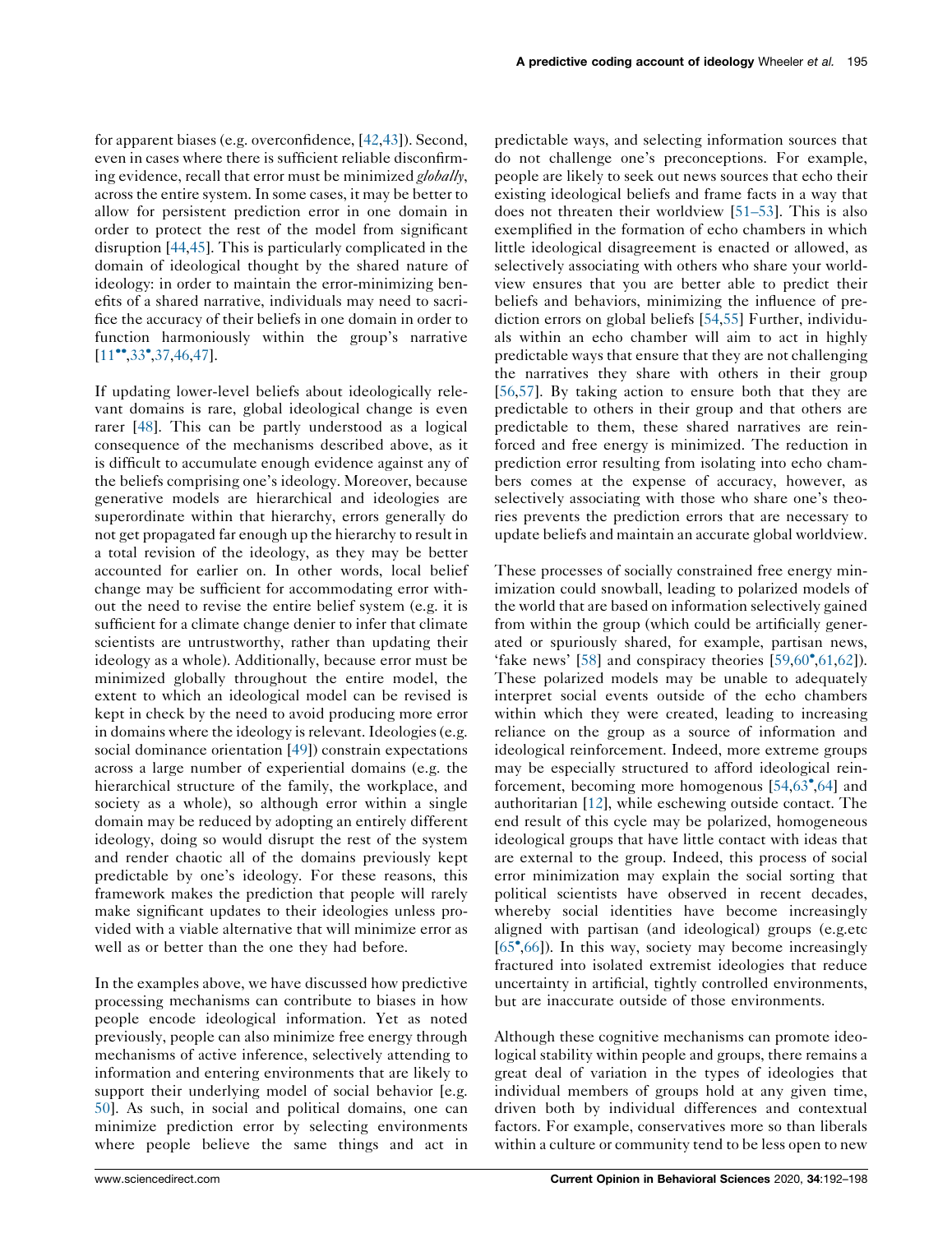<span id="page-4-0"></span>ideas and deviant behavior and more likely to demand adherence to social systems [\[67](#page-6-0),[68\]](#page-6-0) with at least some of this variance accounted for by genetics [[69\]](#page-6-0). Furthermore, the degree to which people are open to new ideas is critically shaped by how uncertain and threatened they feel in any given moment [\[70](#page-6-0)]. Predictive processing can be leveraged to understand such differences in several ways. First, individual differences in openness and tolerance may correspond to individual differences in how cognitive systems estimate precision or the degree to which errors will be accommodated to influence learning and experience. Specifically, in comparison to liberals, conservatives may be influenced by biological (e.g. genetic) or situational (e.g. high arousal resulting in uncertainty or threat) factors that lead to global neuromodulatory responses that tend to underestimate the reliability of incoming error, decreasing the degree to new information will update expectations so as to 'double-down' on prior predictions. Indeed, work in neuroscience shows that neuromodulatory fluctuations can change the global properties of cognitive computation to alter the degree to which incoming information is accommodated [[71\]](#page-6-0). For example, acetylcholine shapes the precision of bottom-up neural signals [[72\]](#page-6-0), while MDMA and dopamine (D1) shape the excitability of neurons that encode prediction errors [[73\]](#page-6-0). Indeed, potentially as a result of overestimating the strength of predictions, individual differences in such neuromodulators have been linked to clinical hallucinations and delusions [[74\]](#page-6-0), experiences that have direct analogues to biased ideological thought. Given this, work in computational psychology has recently begun to examine how these parameters of global cognition are associated with specific ideological biases [[75\]](#page-6-0).

At the same time, rather than general differences in how precision is estimated, individual differences in openness to experience between conservatives and liberals may simply be a product of different needs and experiences that are accommodated through error minimization. In particular, conservatives, in comparison to liberals, may be more sensitive to certain needs over others, such as needs for security, purity and the preservation of traditions [\[76–78](#page-6-0)]. Within an active inference framework, it is possible both conservatives and liberals may estimate precision in similar ways yet, due to differences in motivational parameters, still prioritize learning information that addresses different needs and goals, leading to different models in the long run. Providing some support for this, recent work indicates that in some domains, liberals, rather than conservatives, are more sensitive to negative information, tentatively suggesting that to some extent, differences in openness to error-producing information may reflect domain-specific priorities and knowledge [\[79](#page-6-0)]. These different possibilities indicate that, although in its infancy, applying-specific computations principles to the processes underlying ideological thought will likely lead to new predictions and competing hypotheses from perspectives that can be disambiguated at a computational level of analysis.

## **Conclusions**

In this paper, we placed ideological thought within the computational framework of predictive processing. In particular, we examine how the basic error minimizing neural dynamics that organize lower-level perception and motor action may scale up to shape the neural organization of ideological representation and decision-making. In this way, ideological reasoning and bias, like perception, may be understood as a product of the pragmatic constraints of error minimization in a complex world. These pragmatic constraints may outline a path for the development of shared ideologies that globally structure and direct social life. Specifically, since group members learn from, motivate, and regulate each other's beliefs, mutually constrained error minimization may align individual experience and behavior with shared beliefs and schemas that allow us to predict and cooperate with others. However, as a byproduct, particularly under conditions of uncertainty, this mutually constrained error minimization may produce increased polarization and extremism. Although it is unclear at this point whether these principles simply provide a computational account for mechanisms already known in the literature, or whether they provide additional mechanisms, moving to a more computational approach to the study of political behavior should allow for more formal tests of competing hypotheses using a common language.

### Conflict of interest statement

Nothing declared.

#### Acknowledgements

We thank Arie Kruglanski, Victoria Davis, and the members of the Social Cognitive Science lab at University of Toronto for helpful comments on earlier versions of this manuscript. This work was partially funded by the Social Sciences and Humanities Research Council [SSHRC-501259] and the Natural Sciences and Engineering Research Council of Canada [RGPIN-2018-05946] to WAC and a SSHRC Doctoral Fellowship to SA.

#### References and recommended reading

Papers of particular interest, published within the period of review, have been highlighted as:

- of special interest
- •• of outstanding interest
- 1. Bruner JS: On [perceptual](http://refhub.elsevier.com/S2352-1546(20)30063-2/sbref0005) readiness. Psychol Rev 1957, 64[:123-152.](http://refhub.elsevier.com/S2352-1546(20)30063-2/sbref0005)
- 2.  $\bullet$ Clark A: Whatever next? [Predictive](http://refhub.elsevier.com/S2352-1546(20)30063-2/sbref0010) brains, situated agents, and the future of [cognitive](http://refhub.elsevier.com/S2352-1546(20)30063-2/sbref0010) science. Behav Brain Sci 2013, 36[:181-204.](http://refhub.elsevier.com/S2352-1546(20)30063-2/sbref0010)

This paper provides a comprehensive account of the predictive processing framework, synthesizing across decades of work in neuroscience, computer science, and philosophy. The potential implications of this framework for understanding perception, action, agency, and consciousness are also discussed.

3. Clark A: Perceiving as predicting. Percept Modal 2014:23-43 [http://dx.doi.org/10.1093/acprof:oso/9780199832798.003.0002.](http://dx.doi.org/10.1093/acprof:oso/9780199832798.003.0002)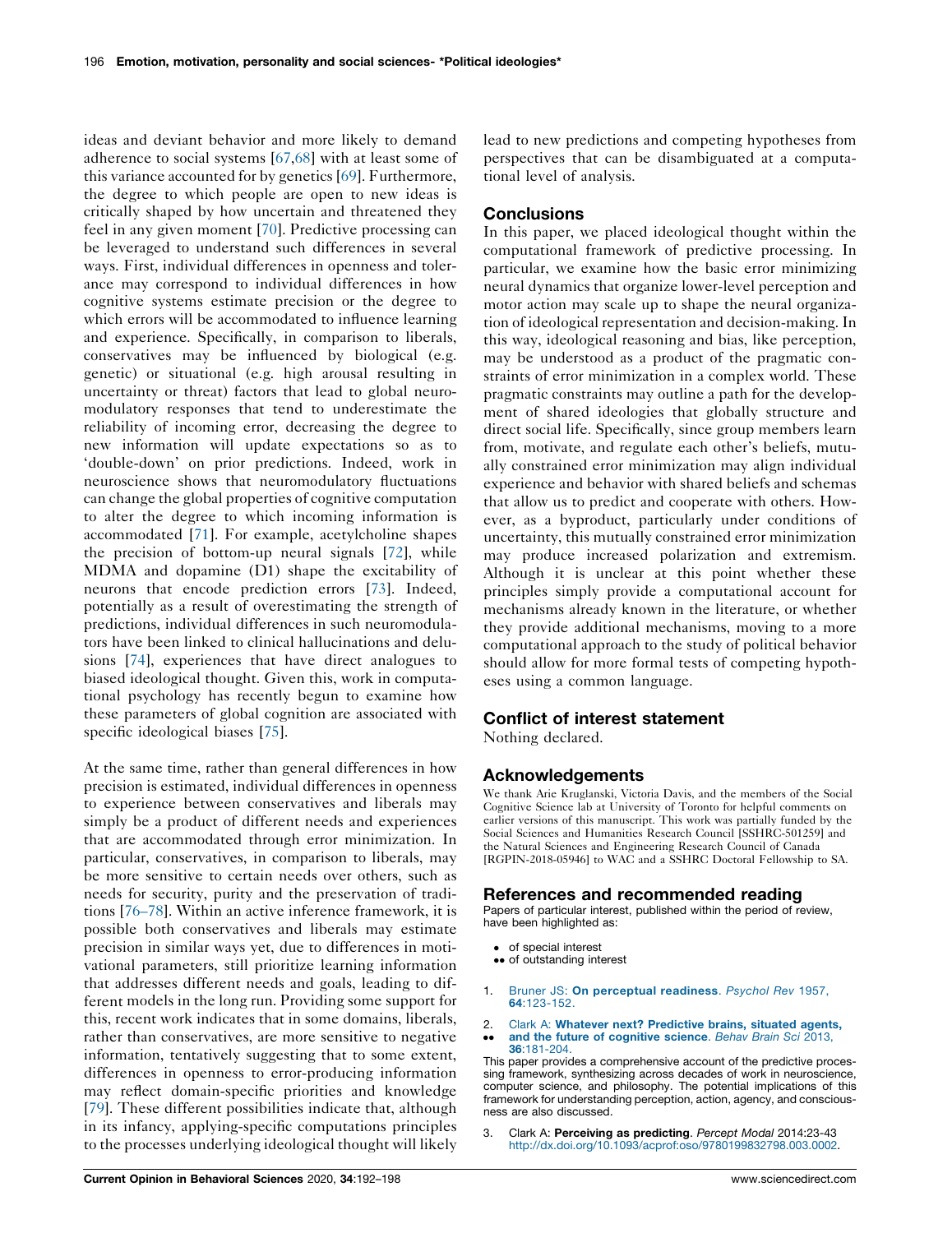- <span id="page-5-0"></span>4. Friston K: The [free-energy](http://refhub.elsevier.com/S2352-1546(20)30063-2/sbref0020) principle: a unified brain theory? Nat Rev Neurosci 2010, 11[:127-138.](http://refhub.elsevier.com/S2352-1546(20)30063-2/sbref0020)
- 5. Clark A: Surfing [Uncertainty:](http://refhub.elsevier.com/S2352-1546(20)30063-2/sbref0025) Prediction, Action, and the Embodied Mind. Oxford [University](http://refhub.elsevier.com/S2352-1546(20)30063-2/sbref0025) Press; 2015.
- 6. Jost JT: The end of the end of [ideology](http://refhub.elsevier.com/S2352-1546(20)30063-2/sbref0030). Am Psychol 2006, 61[:651-670.](http://refhub.elsevier.com/S2352-1546(20)30063-2/sbref0030)
- 7. Durkheim E: What is a social fact? In The Rules of [Sociological](http://refhub.elsevier.com/S2352-1546(20)30063-2/sbref0035) Method: [Contemporary](http://refhub.elsevier.com/S2352-1546(20)30063-2/sbref0035) Social Theory. Edited by Luke S. Palgrave; [1982:50-59](http://refhub.elsevier.com/S2352-1546(20)30063-2/sbref0035).
- 8. Heine SJ, Proulx T, Vohs KD: The meaning [maintenance](http://refhub.elsevier.com/S2352-1546(20)30063-2/sbref0040) model: on the coherence of social [motivations](http://refhub.elsevier.com/S2352-1546(20)30063-2/sbref0040). Pers Soc Psychol Rev 2006, 10[:88-110.](http://refhub.elsevier.com/S2352-1546(20)30063-2/sbref0040)
- 9. Solomon S, Greenberg J, Pyszczynski T: A terror management theory of social behavior: the psychological functions of selfesteem and cultural worldviews. Adv Exp Soc Psychol 1991, 24:93-159 [http://dx.doi.org/10.1016/s0065-2601\(08\)60328-7](http://dx.doi.org/10.1016/s0065-2601(08)60328-7).
- 10. Jost JT, Hunyady O: The psychology of system [justification](http://refhub.elsevier.com/S2352-1546(20)30063-2/sbref0050) and the [palliative](http://refhub.elsevier.com/S2352-1546(20)30063-2/sbref0050) function of ideology. Eur Rev Soc Psychol 2003, 13[:111-153.](http://refhub.elsevier.com/S2352-1546(20)30063-2/sbref0050)
- 11. Jost JT, [Ledgerwood](http://refhub.elsevier.com/S2352-1546(20)30063-2/sbref0055) A, Hardin CD: Shared reality, system
- $\bullet\bullet$ [justification,](http://refhub.elsevier.com/S2352-1546(20)30063-2/sbref0055) and the relational basis of ideological beliefs. Soc Pers Psychol Compass 2008, 2[:171-186.](http://refhub.elsevier.com/S2352-1546(20)30063-2/sbref0055)

The authors describe how relational motives shape the adoption and maintenance of different political ideologies and how these pressures disproportionately lend themselves to the transmission of more conservative ideologies that reinforce the status quo.

- 12. Hogg MA, Adelman J: [Uncertainty-identity](http://refhub.elsevier.com/S2352-1546(20)30063-2/sbref0060) theory: extreme groups, radical behavior, and [authoritarian](http://refhub.elsevier.com/S2352-1546(20)30063-2/sbref0060) leadership. J Soc Issues 2013, 69[:436-454.](http://refhub.elsevier.com/S2352-1546(20)30063-2/sbref0060)
- 13. Jern A, Chang KK, Kemp C: Belief [polarization](http://refhub.elsevier.com/S2352-1546(20)30063-2/sbref0065) is not always irrational. Psychol Rev 2014, 121[:206-224.](http://refhub.elsevier.com/S2352-1546(20)30063-2/sbref0065)
- 14. Huang Y, Rao RPN: [Predictive](http://refhub.elsevier.com/S2352-1546(20)30063-2/sbref0070) coding. Wiley Interdiscip Rev Cogn Sci 2011, 2[:580-593.](http://refhub.elsevier.com/S2352-1546(20)30063-2/sbref0070)
- 15. Rao RPN, Ballard DH: [Predictive](http://refhub.elsevier.com/S2352-1546(20)30063-2/sbref0075) coding in the visual cortex: a functional interpretation of some [extra-classical](http://refhub.elsevier.com/S2352-1546(20)30063-2/sbref0075) receptive-field effects. Nat [Neurosci](http://refhub.elsevier.com/S2352-1546(20)30063-2/sbref0075) 1999, 2:79-87.
- 16. Ward J: Individual [differences](http://refhub.elsevier.com/S2352-1546(20)30063-2/sbref0080) in sensory sensitivity: a [synthesizing](http://refhub.elsevier.com/S2352-1546(20)30063-2/sbref0080) framework and evidence from normal variation and [developmental](http://refhub.elsevier.com/S2352-1546(20)30063-2/sbref0080) conditions. Cogn Neurosc 2019, 10[:139-157.](http://refhub.elsevier.com/S2352-1546(20)30063-2/sbref0080)
- 17. Lawson RP, Mathys C, Rees G: Adults with autism [overestimate](http://refhub.elsevier.com/S2352-1546(20)30063-2/sbref0085) the volatility of the sensory [environment](http://refhub.elsevier.com/S2352-1546(20)30063-2/sbref0085). Nat Neurosci 2017, 20[:1293-1299.](http://refhub.elsevier.com/S2352-1546(20)30063-2/sbref0085)
- 18. Sterzer P, Adams RA, Fletcher P, Frith C: The [predictive](http://refhub.elsevier.com/S2352-1546(20)30063-2/sbref0090) coding account of [psychosis](http://refhub.elsevier.com/S2352-1546(20)30063-2/sbref0090). Biol Psychiatry 2018, 84:634-643.
- 19. Ainley V, Apps MA, [Fotopoulou](http://refhub.elsevier.com/S2352-1546(20)30063-2/sbref0095) A, Tsakiris M: 'Bodily precision': a predictive coding account of individual [differences](http://refhub.elsevier.com/S2352-1546(20)30063-2/sbref0095) in [interoceptive](http://refhub.elsevier.com/S2352-1546(20)30063-2/sbref0095) accuracy. Philos Trans R Soc B Biol Sci 2016, 371[:20160003.](http://refhub.elsevier.com/S2352-1546(20)30063-2/sbref0095)
- 20. Lutz A, Mattout J, Pagnoni G: The epistemic and [pragmatic](http://refhub.elsevier.com/S2352-1546(20)30063-2/sbref0100) value of non-action: a predictive coding [perspective](http://refhub.elsevier.com/S2352-1546(20)30063-2/sbref0100) on [meditation](http://refhub.elsevier.com/S2352-1546(20)30063-2/sbref0100). Curr Opin Psychol 2019, 28:166-171.
- 21. Friston KJ, [Schwartenbeck](http://refhub.elsevier.com/S2352-1546(20)30063-2/sbref0105) P, FitzGerald T, Moutoussis M, Behrens T, Dolan RJ: The anatomy of choice: [dopamine](http://refhub.elsevier.com/S2352-1546(20)30063-2/sbref0105) and [decision-making](http://refhub.elsevier.com/S2352-1546(20)30063-2/sbref0105). Philos Trans R Soc B Biol Sci 2014, 369[:20130481.](http://refhub.elsevier.com/S2352-1546(20)30063-2/sbref0105)
- 22. Friston K: **The [free-energy](http://refhub.elsevier.com/S2352-1546(20)30063-2/sbref0110) principle: a rough guide to the brain?**<br>Trends Cogn Sci 2009, **13**[:293-301.](http://refhub.elsevier.com/S2352-1546(20)30063-2/sbref0110)
- 23. Rensink RA, [O'Regan](http://refhub.elsevier.com/S2352-1546(20)30063-2/sbref0115) JK, Clark JJ: To see or not to see: the need for [attention](http://refhub.elsevier.com/S2352-1546(20)30063-2/sbref0115) to perceive changes in scenes. Psychol Sci 1997, 8[:368-373.](http://refhub.elsevier.com/S2352-1546(20)30063-2/sbref0115)
- 24. Friston K, [Daunizeau](http://refhub.elsevier.com/S2352-1546(20)30063-2/sbref0120) J, Kilner J, Kiebel SJ: Action and behavior: a [free-energy](http://refhub.elsevier.com/S2352-1546(20)30063-2/sbref0120) formulation. Biol Cybern 2010, 102:227-260.
- 25. Brown H, Friston K, Bestmann S: Active [inference,](http://refhub.elsevier.com/S2352-1546(20)30063-2/sbref0125) attention, and motor [preparation](http://refhub.elsevier.com/S2352-1546(20)30063-2/sbref0125). Front Psychol 2011, 2.
- 26. Gelpi R, Cunningham WA, Buchsbaum D: Belief as a nonepistemic adaptive benefit. 2020, [https://doi.org/10.31234/OSF.](https://doi.org/10.31234/OSF.IO/6YTHF) [IO/6YTHF.](https://doi.org/10.31234/OSF.IO/6YTHF)
- 27. [Kruglanski](http://refhub.elsevier.com/S2352-1546(20)30063-2/sbref0135) AW, Jasko K, Friston K: All thinking is 'wishful' thinking. Trends Cogn Sci 2020, 24[:413-424.](http://refhub.elsevier.com/S2352-1546(20)30063-2/sbref0135)
- 28. Hohwy J, Roepstorff A, Friston K: [Predictive](http://refhub.elsevier.com/S2352-1546(20)30063-2/sbref0140) coding explains binocular rivalry: an [epistemological](http://refhub.elsevier.com/S2352-1546(20)30063-2/sbref0140) review. Cognition 2008, 108[:687-701.](http://refhub.elsevier.com/S2352-1546(20)30063-2/sbref0140)
- 29. Hochstein S, Ahissar M: View from the top: [hierarchies](http://refhub.elsevier.com/S2352-1546(20)30063-2/sbref0145) and reverse [hierarchies](http://refhub.elsevier.com/S2352-1546(20)30063-2/sbref0145) in the visual system. Neuron 2002, 36[:791-804.](http://refhub.elsevier.com/S2352-1546(20)30063-2/sbref0145)
- 30. Veissière SPL, Constant A, Ramstead MJD, Friston KJ,
- $\ddot{\phantom{0}}$ Kirmayer LJ: Thinking through other minds: a variational approach to cognition and culture. Behav Brain Sci 2019, 43:1- 97 <http://dx.doi.org/10.1017/s0140525x19001213>.

The authors extend the principles of active inference and free energy minimization to provide an integrative account of how culture shapes and is shaped by the development of shared habits, norms, and expectations, which organize individuals' attention and behavior.

- 31. Alford JR, Hibbing JR: The origin of politics: an [evolutionary](http://refhub.elsevier.com/S2352-1546(20)30063-2/sbref0155) theory of political behavior. Perspect Politics 2004, 2[:707-723.](http://refhub.elsevier.com/S2352-1546(20)30063-2/sbref0155)
- 32. Laswell HD: Politics: who gets what, when, how. [Meridian](http://refhub.elsevier.com/S2352-1546(20)30063-2/sbref0160) [Books](http://refhub.elsevier.com/S2352-1546(20)30063-2/sbref0160). 1958.
- 33.  $\cdot$ Kitto K, Boschetti F: Attitudes, ideologies and [self-organization:](http://refhub.elsevier.com/S2352-1546(20)30063-2/sbref0165) information load [minimization](http://refhub.elsevier.com/S2352-1546(20)30063-2/sbref0165) in multi-agent decision making. Adv Complex Syst 2013, 16[:1350029.](http://refhub.elsevier.com/S2352-1546(20)30063-2/sbref0165)

This paper provides a computational framework for modeling attitude change and the emergence of ideology within groups of interacting agents.

- 34. Kahan DM: The politically motivated reasoning [paradigm,](http://refhub.elsevier.com/S2352-1546(20)30063-2/sbref0170) part 1: what politically [motivated](http://refhub.elsevier.com/S2352-1546(20)30063-2/sbref0170) reasoning is and how to measure it. Emerging Trends in the Social and [Behavioral](http://refhub.elsevier.com/S2352-1546(20)30063-2/sbref0170) Sciences. John Wiley & Sons, Inc.; [2016:1-16.](http://refhub.elsevier.com/S2352-1546(20)30063-2/sbref0170)
- 35. Kunda Z: The case for [motivated](http://refhub.elsevier.com/S2352-1546(20)30063-2/sbref0175) reasoning. Psychol Bull 1990, 108[:480-498.](http://refhub.elsevier.com/S2352-1546(20)30063-2/sbref0175)
- 36. Taber CS, Lodge M: Motivated [skepticism](http://refhub.elsevier.com/S2352-1546(20)30063-2/sbref0180) in the evaluation of political beliefs. Am J Polit Sci 2006, 50[:755-769.](http://refhub.elsevier.com/S2352-1546(20)30063-2/sbref0180)
- 37. Kahan DM: Ideology, motivated reasoning, and cognitive reflection: an experimental study. SSRN Electron J 2012, 8:407-424 [http://dx.doi.org/10.2139/ssrn.2182588.](http://dx.doi.org/10.2139/ssrn.2182588)
- 38. Lord CG, Ross L, Lepper MR: Biased [assimilation](http://refhub.elsevier.com/S2352-1546(20)30063-2/sbref0190) and attitude polarization: the effects of prior theories on [subsequently](http://refhub.elsevier.com/S2352-1546(20)30063-2/sbref0190) considered evidence. J Pers Soc Psychol 1979, 37[:2098-2109.](http://refhub.elsevier.com/S2352-1546(20)30063-2/sbref0190)
- 39. Redlawsk DP, Civettini AJW, [Emmerson](http://refhub.elsevier.com/S2352-1546(20)30063-2/sbref0195) KM: The affective tipping point: do motivated [reasoners](http://refhub.elsevier.com/S2352-1546(20)30063-2/sbref0195) ever "get it"? Polit Psychol 2010, 31[:563-593.](http://refhub.elsevier.com/S2352-1546(20)30063-2/sbref0195)
- 40. Taber CS, Cann D, Kucsova S: The motivated [processing](http://refhub.elsevier.com/S2352-1546(20)30063-2/sbref0200) of political [arguments](http://refhub.elsevier.com/S2352-1546(20)30063-2/sbref0200). Polit Behav 2009, 31:137-155.
- 41. Nisbet EC, Cooper KE, Garrett RK: The [partisan](http://refhub.elsevier.com/S2352-1546(20)30063-2/sbref0205) brain: how dissonant science messages lead [conservatives](http://refhub.elsevier.com/S2352-1546(20)30063-2/sbref0205) and liberals to (dis) trust [science](http://refhub.elsevier.com/S2352-1546(20)30063-2/sbref0205). Ann Am Acad Polit Soc Sci 2015, 658[:36-66.](http://refhub.elsevier.com/S2352-1546(20)30063-2/sbref0205)
- 42. Moore DA, Small DA: Error and bias in [comparative](http://refhub.elsevier.com/S2352-1546(20)30063-2/sbref0210) judgment: on being both better and [worse](http://refhub.elsevier.com/S2352-1546(20)30063-2/sbref0210) than we think we are. J Pers Soc Psychol 2007, 92[:972-989.](http://refhub.elsevier.com/S2352-1546(20)30063-2/sbref0210)
- 43. Moore DA, Healy PJ: The trouble with [overconfidence](http://refhub.elsevier.com/S2352-1546(20)30063-2/sbref0215). Psychol Rev 2008, 115[:502-517.](http://refhub.elsevier.com/S2352-1546(20)30063-2/sbref0215)
- 44. Dalege J, [Borsboom](http://refhub.elsevier.com/S2352-1546(20)30063-2/sbref0220) D, van Harreveld F, van den Berg H,<br>Conner M, van der Maas HL: Toward a [formalized](http://refhub.elsevier.com/S2352-1546(20)30063-2/sbref0220) account of [attitudes:](http://refhub.elsevier.com/S2352-1546(20)30063-2/sbref0220) the Causal Attitude Network (CAN) model. Psychol Rev 2016, 123[:2-23.](http://refhub.elsevier.com/S2352-1546(20)30063-2/sbref0220)
- 45. Cushman F: Rationalization is rational. Behav Brain Sci 2019, 43: E28 [http://dx.doi.org/10.1017/s0140525x19001730.](http://dx.doi.org/10.1017/s0140525x19001730)
- 46. [Echterhoff](http://refhub.elsevier.com/S2352-1546(20)30063-2/sbref0230) G, Higgins ET, Levine JM: Shared reality: experiencing [commonality](http://refhub.elsevier.com/S2352-1546(20)30063-2/sbref0230) with others' inner states about the world. Perspect Psychol Sci 2009, 4[:496-521.](http://refhub.elsevier.com/S2352-1546(20)30063-2/sbref0230)